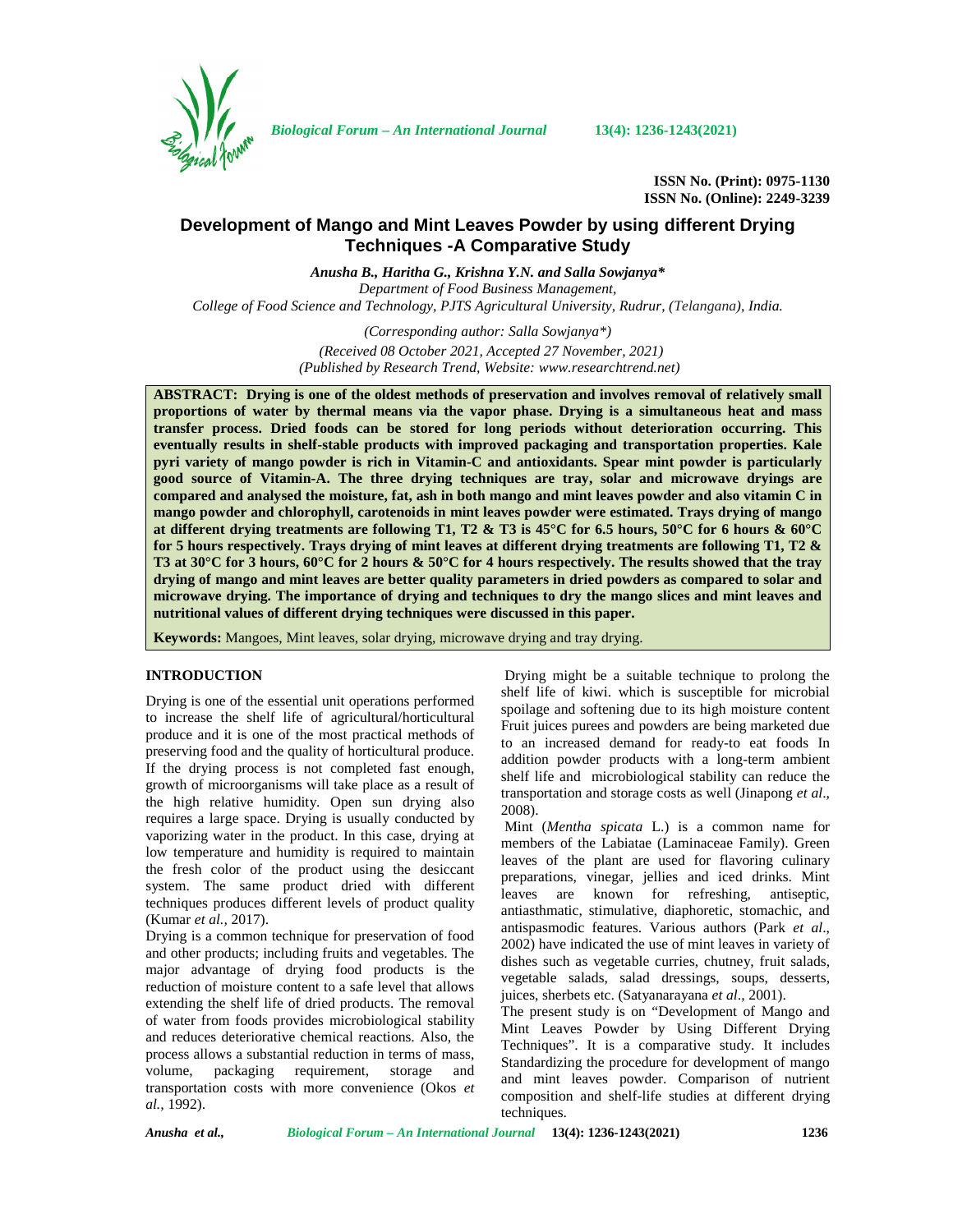### **MATERIAL AND METHOD**

#### *A. Raw materials*

Raw materials like mangoes and mint leaves were purchased from the local market at Varni and Bodhan.

### *B. Equipment and Instruments*

The Equipment are solar dryer, tray dryer, microwave dryer, weighing balance, grinder, hot air oven, muffle furnace, soxhlet apparatus, Ultra violet – visible spectrophotometer, water bath, autoclave, laminar air flow, incubator obtained from College of Food Science and Technology, Rudrur.













**Fig. 3.** Flow chart for Tray drying of mango slices.











**Fig. 6.** Flow chart for microwave drying of mint leaves.

**(i) Estimation of Moisture.** Moisture is done by oven drying method (AOAC, 2005). In oven drying method, the sample is heated under specified conditions, and the loss of weight is used to calculate the moisture content of the sample. Weigh the empty Petri dish. Take 5 g of the sample and placein weighed empty Petri dish. Note the weight (Petri dish + sample) ( $W_1$ ). Pre heat the oven to 100 $^{\circ}$ C. Now place the sample in the oven at 105 $^{\circ}$ C $\pm$ 2°C for 3 to 4 hours. Take the sample fromthe hot air oven and place it in desiccators for some time. Weigh the sample (dried sample + Petridish) ( $W_2$ ). Calculate the moisture percentage by the following formula.

% Moisture =  $W_2 - W_3 \times 100 / W_2 - W_1$ 

**(ii) Ash content.** The finely ground sample of 5g was weighed in pre-weighed silica crucible and ignited till smokeless. Then it was transferred to muffle furnace and heated at  $550^{\circ}$ C for 4 hours for complete oxidation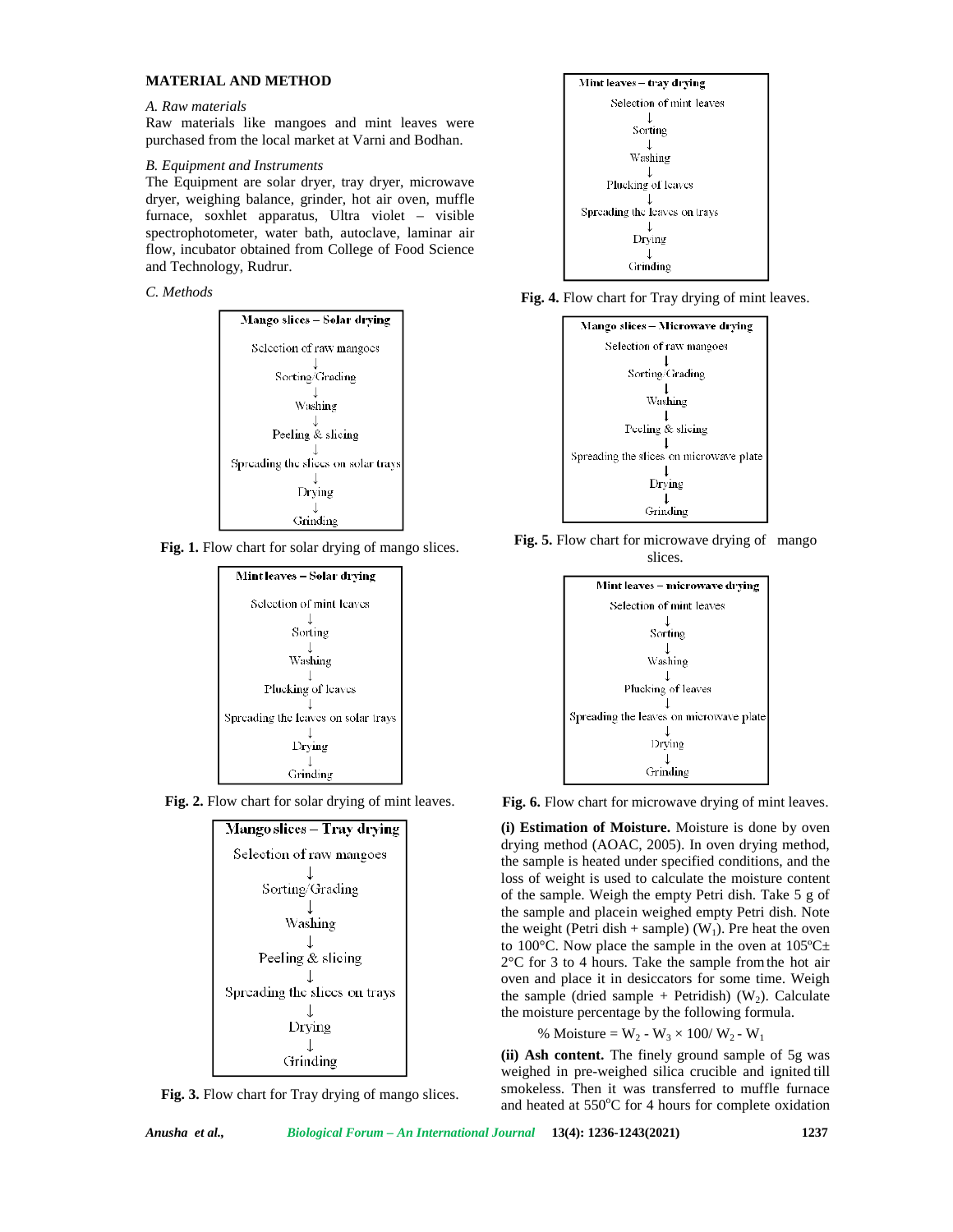of organic matter and resultant ash content was calculated (AOAC, 2005).

Ash content (%) =  $W_3 - W_2 \times 100/W_1$ 

 $W_1$  = weight of sample

 $W_2$  = weight of crucible

 $W_3$  = weight of crucible after combustion

**(iii) Fat Estimation.** Fat is estimated from crude ether extract of the dry material. The dry sample  $(5 - 10g)$  is weighed accurately into thimble & plugged with cotton. The thimble is then placed in soxhlet apparatus and extracted with anhydrous ether for about 16hrs. The ether extract is filtered intoa weighed conical flask. The flask containing the ether extract is washed 4 to 5 times with small quantities of ether in the washings is also transferred. The ether is then removed by evaporation and the flask with the residue dried in an oven at 80 – 100°C cooled in desiccators and weighed (AOAC, 2005).

Fat content (gm /100 sample)

$$
= \frac{\text{Weight of ether extract}}{\text{Weight of the sample}} \times 100
$$

**(iv) Chlorophyll Estimation.** Estimation of chlorophyll in fresh and dehydrated mint leaves was carried out accordingto the procedure of the sample (0.5-1.0 g) was macerated with acetone in a pestle and mortar. The supernatant layer was decanted and the extraction was repeated until the residue was colourless. The extracts were then pooled, filtered and made up to 100 ml in a volumetric flask. About 25-50 ml aliquot of the acetone extract was taken into a separating funnel and mixed with 50 ml diethyl ether and water was added until the water layer was apparently free of all the fat-soluble pigments. The water layer was drained off and the ether layer washed with25 ml portions of distilled water until the layer was free of acetone. The ether layer was taken into a 50 ml volumetric flask. 3-4 g of anhydrous sodium sulphate was added to remove the moisture. The absorbance was taken at wavelengths of 660 and 642.5 nm. Total chlorophyll =  $7.12 \times$  O.D at 660nm +  $16.8 \times$  O.D at 642.5nm; Chlorophyll "a" = 9.93  $\times$  O.D. at 660nm -  $0.777 \times$  O.D at 642.5nm; Chlorophyll "b"=  $17.60 \times$  O.D. at 642.5 nm - 2.81  $\times$  O.D at 660 nm. The above equations provide chlorophyll content in mg/l in the solution used for recording absorbance. The chlorophyll content in the mint samples was calculated taking the dilution factor into consideration, and the results were expressed as mg/100 g on dry basis. (Ranganna, 2010).

**(v) Extraction of Carotenoid.** The estimation of total carotenoids was done after extraction of the sample (1g) with acetone and further purification with petroleum ether and distilled water. The resulting solution was filtered with anhydrous sodium sulphate and read on a spectrophotometer at 452 nm against petroleum ether as a blank.

**(vi) Estimation of Ascorbic Acid by volumetric method.** Ascorbic acid otherwise known as Vitamin C is antiscorbutic. It is present in citrus fruits, gooseberry, bitter gourd etc. in high amount. Generally it is present in all fresh vegetables andfruits. It is water soluble and heat-labile vitamin. The method is used to estimate Ascorbic Acid is suggested by Sadasivam and Balasubraminan (1987); Harris and Roy (1935)

#### *D. Shelf life studies*

**(i) Microbial Analysis of mango and mint leaves powder.** Microbial population of samples particularly bacterial, fungal and yeast load, standard procedures of serial dilution and plate count as described by Adegoke, 2004 and Hasanuzzaman, 2014 was used with slight modifications as most suitable to our laboratory conditions.All media and equipment were sterilized in the autoclave at 121°C, pressure of 15 psi for 20 minutes. The media used for bacterial count is nutrient agar media and for yeast and mold count is potato dextrose agar. Then, one gram of each sample was aseptically weighted into a 25 ml test tube and distilled water added to the 10 ml mark and vortexed vigorously and it was repeat until five dilutions.

 $=\frac{\text{Weight of ether extract}}{\text{Weight of the normal}} \times 100$  technique followed by the spread plate method for bacteria, yeast and mold. In spread plate method, 15 to Standard plate count was estimated by decimal dilution technique followed by the spread plate method for 20ml of pre- autoclaved media was poured in a sterilized petri plate and kept under room temperature untilthe agar became solid. In agar plates 0.1ml of the sample of last three dilutions was dropped and the sample was spread on the agar plate with the help of sterilized glass rod. The plate wasthen incubated at the 37˚C temperature for 48 hours for bacterial growth and for yeast and mold growth it kept at 28-30°C for 24 hours. All steps of this media preparation were done under laminar airflow.

#### **RESULTS AND DISCUSSION**

### *A. Standardizing the procedure for mango and mint leaves powder*

The procedure for development of mango and mint leaves powder were standardized based on the different drying treatments are T1, T2, T3 for each drying techniques (solar, tray and microwave drying).

**(i) Drying of mango slices through solar, Tray and Microwave drying techniques.** The preparation of mango powder through solar drying, mangoes were sorted to remove the stems or foreign matter and graded according their shape and size followed by washed under running water and raw mangoes were peeled to remove the outer green layer and deseeded by using a stainless steel knife. The peeled flesh is cut into slices by using a slicer. They were spread on solar trays and dried in solar dryer .The final dried slices ground into fine powder and stored in glass container (Norhadi *et al.,* 2020).

The Table 1 shows that, solar drying of mango at different drying treatments are following T1 at 70  $\pm$ 2°C for 3 hours, after grinding obtained sample is 232g/kg, T2 at  $75\pm3$ °C for 2 hours after grinding obtained sample is 227.5 g/kg and T3 at  $60\pm3^{\circ}$ C for 4 hours after grinding obtained sample is 236.6 g/kg. The T1 sample is got burnt smell and T2 sample is found very much burnt due to high temperature and moisture is removed in T3 sample compare to T1 & T2. Among these treatments it is concluded that T3 is best sample recorded by the visual appearance and weight of the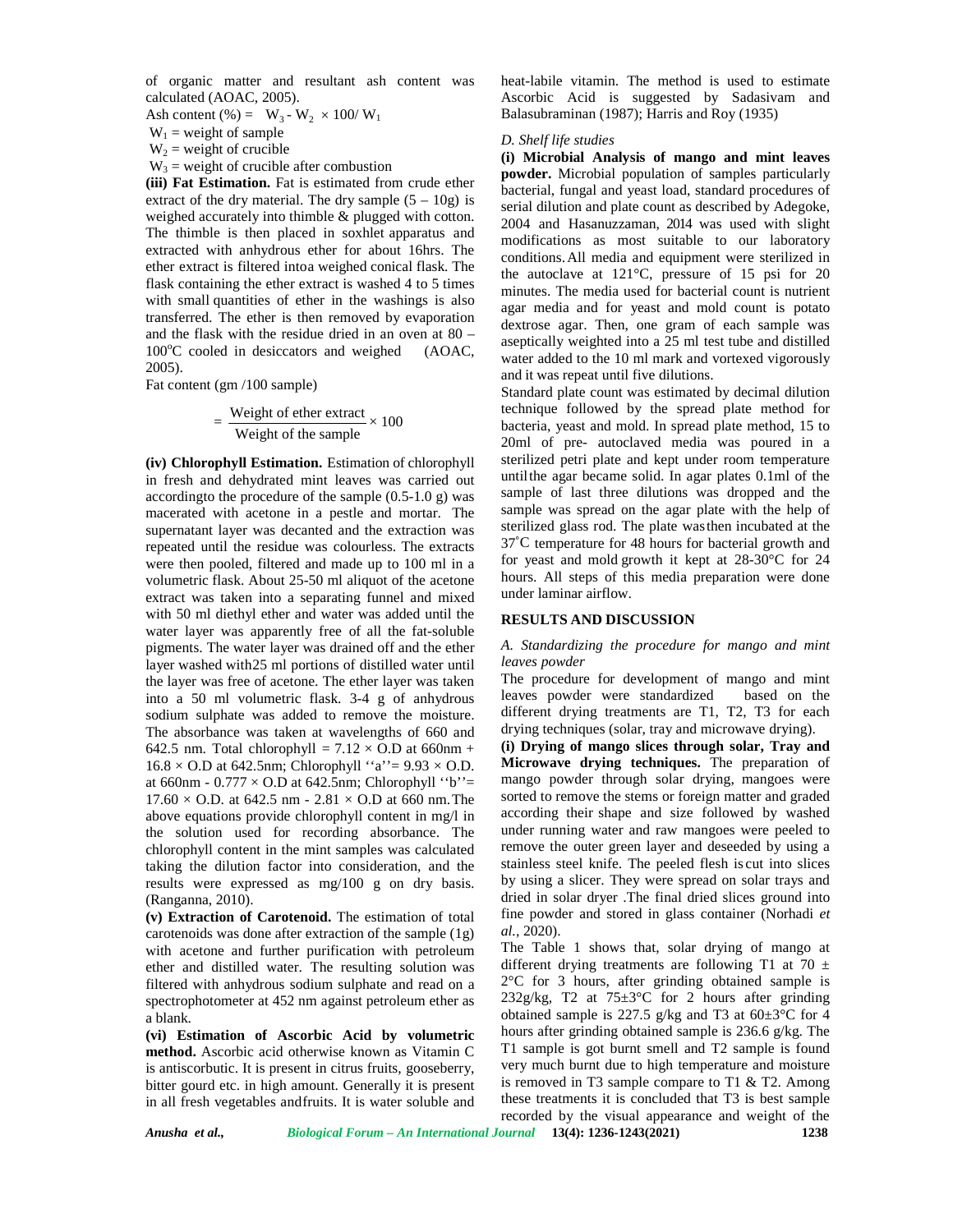sample obtained is more compared with T1 & T2 samples. As shown in Fig. 7.

Microwave drying of mango at different drying treatments are following T1 at 450w for 14 minutes, after grinding obtained sample is 157.2g/kg, T2 at 600wfor 11minutes after grinding obtained sample is 160 g/kg and T3 at 900w for 5 minutes after grinding obtained sample is 154.7g/kg. In the T1 sample has burnt smell and T3 sample is color changed due to high temperature, whereas T2 sample found good when compared with other two treatments. Among these treatments it is concluded that T2 is best sample recorded by the visual appearance and weight of the sample obtained is more compared with T1 & T3 samples (Table 1 and Fig. 7). sample obtained is more compared with T1 & T2 Microwave drying of mango at different drying samples. As shown in Fig. 7. the transmetric are following T1 at 450w for 14 minutes, Tray drying of mango at different drying tr following T1 at 450w for 14 minutes,<br>obtained sample is  $157.2g/kg$ , T2 at<br>utes after grinding obtained sample is<br>3 at 900w for 5 minutes after grinding obtained sample is 154.7g/kg. In the T1 sample has burnt smell and T3 sample is color changed due to high temperature, whereas T2 sample found good when compared with other two treatments. Among these treatments it is con

| Table 1. Drying or mango shees un'ough unterent urying techniques |                   |                     |                |            |                    |       |     |                         |                |       |
|-------------------------------------------------------------------|-------------------|---------------------|----------------|------------|--------------------|-------|-----|-------------------------|----------------|-------|
| Sr. No.                                                           |                   | <b>Solar drying</b> |                |            | <b>Tray drying</b> |       |     | <b>Microwave drying</b> |                |       |
|                                                                   | <b>Parameters</b> | Т1                  | T <sub>2</sub> | T3         | Т1                 | T2    | T3  | T1                      | T <sub>2</sub> | T3    |
| . .                                                               | Temperature (°C)  | $70 \pm 2$          | $75 \pm 3$     | $60 \pm 3$ | 45                 | 50    | 60  | 450                     | 600            | 900   |
| <b>L.</b>                                                         | Time (hours)      |                     |                |            | 6.5                |       |     | 14                      |                |       |
| J.                                                                | Weight(g/kg)      | 232.0               | 227.5          | 236.6      | 220.5              | 217.4 | 210 | 157.2                   | 160            | 154.7 |

**Table 1: Drying of mango slices through different drying techniques Drying mango** 

|                | sample obtained is more compared with T1 & T2<br>samples. As shown in Fig. 7.                                |           | Microwave drying of mango at different drying<br>treatments are following T1 at 450w for 14 minutes, |            |                                                                                                             |                                                                     |                                                    |                                                                                                      |                                           |           |  |
|----------------|--------------------------------------------------------------------------------------------------------------|-----------|------------------------------------------------------------------------------------------------------|------------|-------------------------------------------------------------------------------------------------------------|---------------------------------------------------------------------|----------------------------------------------------|------------------------------------------------------------------------------------------------------|-------------------------------------------|-----------|--|
|                | Tray drying of mango at different drying treatments are                                                      |           |                                                                                                      |            |                                                                                                             |                                                                     | after grinding obtained sample is 157.2g/kg, T2 at |                                                                                                      |                                           |           |  |
|                | following T1, T2 & T3 is 45 $\rm{^{\circ}C}$ for 6.5 hours, 50 $\rm{^{\circ}C}$ for                          |           |                                                                                                      |            |                                                                                                             |                                                                     |                                                    |                                                                                                      |                                           |           |  |
|                | 6 hours $\&$ 60°C for 5 hours respectively (Table 1 and                                                      |           |                                                                                                      |            | 600wfor 11minutes after grinding obtained sample is<br>160 g/kg and T3 at 900w for 5 minutes after grinding |                                                                     |                                                    |                                                                                                      |                                           |           |  |
|                | Fig. 7). The weight obtained at three different drying                                                       |           |                                                                                                      |            |                                                                                                             |                                                                     |                                                    | obtained sample is 154.7g/kg. In the T1 sample has                                                   |                                           |           |  |
|                | techniques were 220.5g, 217.4g, and 210g per kg for                                                          |           |                                                                                                      |            |                                                                                                             |                                                                     |                                                    | burnt smell and T3 sample is color changed due to high                                               |                                           |           |  |
|                | T1, T2 and T3 respectively. At T1 and T2 treatment                                                           |           |                                                                                                      |            |                                                                                                             |                                                                     |                                                    | temperature, whereas T2 sample found good when                                                       |                                           |           |  |
|                | slices were not dried properly whereas T3 treatment<br>found best, because moisture is removed. It is        |           |                                                                                                      |            |                                                                                                             |                                                                     |                                                    | compared with other two treatments. Among these<br>treatments it is concluded that T2 is best sample |                                           |           |  |
|                | concluded that T3 is best among all drying treatments                                                        |           |                                                                                                      |            |                                                                                                             |                                                                     |                                                    | recorded by the visual appearance and weight of the                                                  |                                           |           |  |
|                | by visual appearance.                                                                                        |           |                                                                                                      |            |                                                                                                             |                                                                     |                                                    | sample obtained is more compared with T1 & T3                                                        |                                           |           |  |
|                |                                                                                                              |           |                                                                                                      |            |                                                                                                             | samples (Table 1 and Fig. 7).                                       |                                                    |                                                                                                      |                                           |           |  |
|                |                                                                                                              |           |                                                                                                      |            |                                                                                                             | Table 1: Drying of mango slices through different drying techniques |                                                    |                                                                                                      |                                           |           |  |
|                |                                                                                                              |           |                                                                                                      |            |                                                                                                             |                                                                     |                                                    |                                                                                                      |                                           |           |  |
| Sr. No.        | <b>Parameters</b>                                                                                            | <b>T1</b> | <b>Solar drying</b><br>T <sub>2</sub>                                                                | <b>T3</b>  | <b>T1</b>                                                                                                   | <b>Tray drying</b><br>T <sub>2</sub>                                | T <sub>3</sub>                                     | T1                                                                                                   | <b>Microwave drying</b><br>T <sub>2</sub> | <b>T3</b> |  |
| 1.             | Temperature (°C)                                                                                             | $70\pm2$  | $75\pm3$                                                                                             | $60 \pm 3$ | 45                                                                                                          | 50                                                                  | 60                                                 | 450                                                                                                  | 600                                       | 900       |  |
| 2.             | Time (hours)                                                                                                 | 3         | $\overline{c}$                                                                                       | 4          | 6.5                                                                                                         | 6                                                                   | 5                                                  | 14                                                                                                   | 11                                        | 5         |  |
| 3.             | Weight(g/kg)                                                                                                 | 232.0     | 227.5                                                                                                | 236.6      | 220.5                                                                                                       | 217.4                                                               | 210                                                | 157.2                                                                                                | 160                                       | 154.7     |  |
|                |                                                                                                              |           |                                                                                                      |            |                                                                                                             |                                                                     |                                                    |                                                                                                      |                                           |           |  |
|                |                                                                                                              |           |                                                                                                      |            |                                                                                                             |                                                                     |                                                    |                                                                                                      |                                           |           |  |
|                |                                                                                                              |           |                                                                                                      |            |                                                                                                             |                                                                     |                                                    |                                                                                                      |                                           |           |  |
|                |                                                                                                              |           |                                                                                                      |            |                                                                                                             |                                                                     |                                                    |                                                                                                      |                                           |           |  |
|                |                                                                                                              |           |                                                                                                      |            |                                                                                                             |                                                                     |                                                    |                                                                                                      |                                           |           |  |
|                |                                                                                                              |           |                                                                                                      |            |                                                                                                             |                                                                     |                                                    |                                                                                                      |                                           |           |  |
|                |                                                                                                              |           |                                                                                                      |            |                                                                                                             |                                                                     |                                                    |                                                                                                      |                                           |           |  |
|                |                                                                                                              |           |                                                                                                      |            |                                                                                                             |                                                                     |                                                    |                                                                                                      |                                           |           |  |
|                |                                                                                                              |           |                                                                                                      |            |                                                                                                             |                                                                     |                                                    |                                                                                                      |                                           |           |  |
|                | Solar-T1                                                                                                     |           |                                                                                                      |            | Solar-T2                                                                                                    |                                                                     | Solar-T3                                           |                                                                                                      |                                           |           |  |
|                |                                                                                                              |           |                                                                                                      |            |                                                                                                             |                                                                     |                                                    |                                                                                                      |                                           |           |  |
|                |                                                                                                              |           |                                                                                                      |            |                                                                                                             |                                                                     |                                                    |                                                                                                      |                                           |           |  |
|                |                                                                                                              |           |                                                                                                      |            |                                                                                                             |                                                                     |                                                    |                                                                                                      |                                           |           |  |
|                |                                                                                                              |           |                                                                                                      |            |                                                                                                             |                                                                     |                                                    |                                                                                                      |                                           |           |  |
|                |                                                                                                              |           |                                                                                                      |            |                                                                                                             |                                                                     |                                                    |                                                                                                      |                                           |           |  |
|                |                                                                                                              |           |                                                                                                      |            |                                                                                                             |                                                                     |                                                    |                                                                                                      |                                           |           |  |
|                |                                                                                                              |           |                                                                                                      |            |                                                                                                             |                                                                     |                                                    |                                                                                                      |                                           |           |  |
|                | Tray-T1                                                                                                      |           |                                                                                                      |            | $Tray-T2$                                                                                                   | Tray-T3                                                             |                                                    |                                                                                                      |                                           |           |  |
|                |                                                                                                              |           |                                                                                                      |            |                                                                                                             |                                                                     |                                                    |                                                                                                      |                                           |           |  |
|                |                                                                                                              |           |                                                                                                      |            |                                                                                                             |                                                                     |                                                    |                                                                                                      |                                           |           |  |
|                |                                                                                                              |           |                                                                                                      |            |                                                                                                             |                                                                     |                                                    |                                                                                                      |                                           |           |  |
|                |                                                                                                              |           |                                                                                                      |            |                                                                                                             |                                                                     |                                                    |                                                                                                      |                                           |           |  |
|                |                                                                                                              |           |                                                                                                      |            |                                                                                                             |                                                                     |                                                    |                                                                                                      |                                           |           |  |
|                |                                                                                                              |           |                                                                                                      |            |                                                                                                             |                                                                     |                                                    |                                                                                                      |                                           |           |  |
|                |                                                                                                              |           |                                                                                                      |            |                                                                                                             |                                                                     |                                                    |                                                                                                      |                                           |           |  |
|                | Microwave-T1                                                                                                 |           |                                                                                                      |            | Microwave-T2                                                                                                |                                                                     |                                                    |                                                                                                      | Microwave-T3                              |           |  |
|                |                                                                                                              |           |                                                                                                      |            |                                                                                                             |                                                                     |                                                    |                                                                                                      |                                           |           |  |
|                |                                                                                                              |           |                                                                                                      |            |                                                                                                             |                                                                     |                                                    | Fig. 7. Dried mango slices through different treatments with 3 drying techniques.                    |                                           |           |  |
|                | (ii) Drying of mint leaves through solar, Tray and                                                           |           |                                                                                                      |            |                                                                                                             |                                                                     |                                                    | 159.4g/kg, T2 at $75\pm3$ °C for 2 hours after grinding                                              |                                           |           |  |
|                | Microwave drying techniques. Solar drying of mint                                                            |           |                                                                                                      |            |                                                                                                             |                                                                     |                                                    | obtained sample is 150.6 g/kg and T3 at $45\pm3^{\circ}$ C for 1                                     |                                           |           |  |
|                | leaves was carried out in solar dryer. Primarily the                                                         |           |                                                                                                      |            |                                                                                                             |                                                                     |                                                    | hour after grinding obtained sample is 166.1 g/kg. In                                                |                                           |           |  |
|                | leaves were taken followed by washing to remove dirt<br>and leaves were plucked from stalks. The cleaned and |           |                                                                                                      |            |                                                                                                             |                                                                     |                                                    | the T1 sample is got burnt smell and T2 sample is<br>found very much chared due to high temperature, |                                           |           |  |
|                | plucked mint leaves are spread on solar trays and dried.                                                     |           |                                                                                                      |            |                                                                                                             |                                                                     |                                                    | whereas T3 sample found good when compared with                                                      |                                           |           |  |
|                | After drying slices grounded into fine powder and                                                            |           |                                                                                                      |            |                                                                                                             |                                                                     |                                                    | other two treatments. Weight of the sample obtained is                                               |                                           |           |  |
|                | stored in air tight glass container. (Raviteja et al. 2019)                                                  |           |                                                                                                      |            |                                                                                                             |                                                                     |                                                    | more compared with T1 & T2 samples. Among these                                                      |                                           |           |  |
|                | The Table 2 shows that, solar drying of mint leaves at                                                       |           |                                                                                                      |            |                                                                                                             |                                                                     |                                                    | treatments it is concluded that T3 is best sample                                                    |                                           |           |  |
|                | different drying treatments are following T1 at 52 $\pm$                                                     |           |                                                                                                      |            |                                                                                                             |                                                                     |                                                    | recorded by the visual appearance and weight of the                                                  |                                           |           |  |
|                | $2^{\circ}$ C for 1.5 hours, after grinding obtained sample is                                               |           |                                                                                                      |            |                                                                                                             |                                                                     |                                                    |                                                                                                      |                                           |           |  |
| Anusha et al., |                                                                                                              |           |                                                                                                      |            |                                                                                                             | Biological Forum - An International Journal 13(4): 1236-1243(2021)  |                                                    |                                                                                                      |                                           | 1239      |  |

159.4g/kg, T2 at  $75\pm3$ °C for 2 hours after grinding obtained sample is 150.6 g/kg and T3 at  $45\pm3$ °C for 1 hour after grinding obtained sample is 166.1 g/kg. In the T1 sample is got burnt smell and T2 sample is found very much chared due to high temperature, whereas T3 sample found good when compared with other two treatments. Weight of the sample obtained is more compared with T1  $&$  T2 samples. Among these treatments it is concluded that T3 is best sample recorded by the visual appearance and weight of the 159.4g/kg, T2 at 75±3°C for 2 hours after grinding obtained sample is 150.6 g/kg and T3 at 45±3°C for 1 hour after grinding obtained sample is 166.1 g/kg. In the T1 sample is got burnt smell and T2 sample is found very mu

*Anusha et al., Biological Forum – An International Journal* **13(4): 1236-1243(2021) 1239**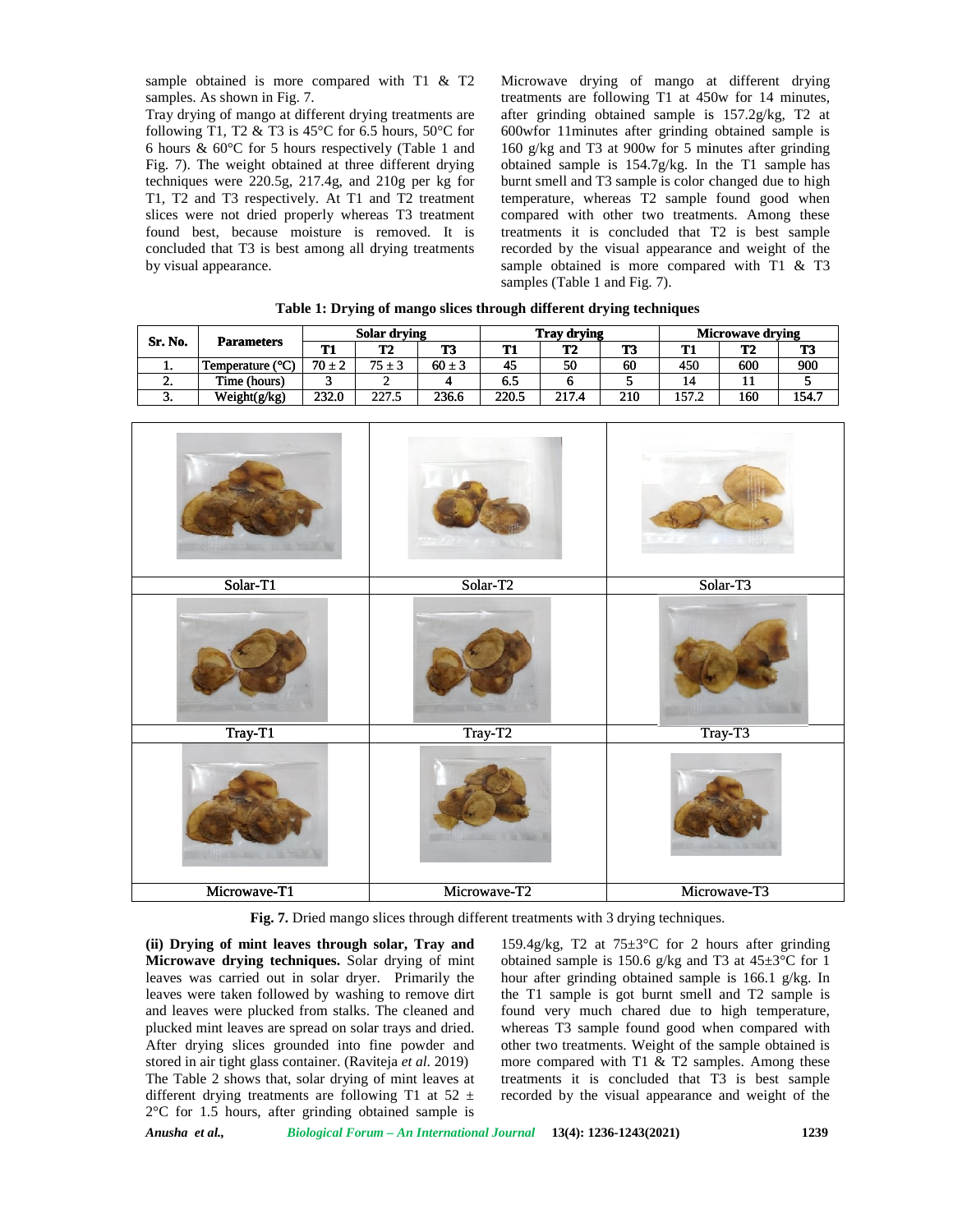sample obtained is more compared with T1 & T2 samples (Fig. 8).

Table 2 represents that, tray drying of mint leaves at different drying treatments are following T1, T2 & T3 at 30°C for 3 hours, 60°C for 2 hours & 50°C for 4 hours respectively. The weights are obtained at three different techniques were 254g, 251g, 250.5g per kilogram for T1, T2 and T3 respectively. After three drying treatments, the T1 treatment of mint leaves are dried uniformly and acceptable in weights for preparation of powder. So, this T1 treatment of mint leaves found best when compared to T2 and T3 treatments. As shown in the Fig. 8.

The mint leaves drying was carried out in microwave oven. The moisture loss was recorded at 30sec intervals. The leaf sample is weighed till constant weight is attained and grounded into fine powder and stored. Microwave drying of mint leaves at different drying treatments are followed T1, T2  $&$  T3 at 600w for 8 minutes, 450w for 11 minutes & 900w for 5 minutes respectively. The weights are obtained at three different techniques were 232.3g, 235.3g, 230g per kg for T1, T2 and T3 respectively. After drying among these treatments observed that T1 is best sample recorded by the visual appearance when compared with  $T2 \& T3$ treatments (Table 2 and Fig. 8).

| Sr. No.  | <b>Parameters</b>         | Solar drying       |                | <b>Tray drying</b> |     |                | <b>Microwave drying</b> |       |       |     |
|----------|---------------------------|--------------------|----------------|--------------------|-----|----------------|-------------------------|-------|-------|-----|
|          |                           | T1                 | T <sub>2</sub> | T <sub>3</sub>     | TT1 | T <sub>2</sub> | T3                      | ъ.    | ፐን    | ጥን  |
| .,       | Temperature $(^{\circ}C)$ | $52 \pm$<br>◠<br>∼ | $75 \pm 3$     | $45 \pm 3$         | 30  | 60             | 50                      | 600   | 450   | 900 |
| ٠.       | Time (hours)              | 1.5                |                |                    |     |                |                         |       |       |     |
| <u>.</u> | Weight(g/kg)              | 159.4              | 150.6          | 166.1              | 254 | 251            | 250.5                   | 232.3 | 235.3 | 230 |

**Table 2: Drying of mint leaves through different drying techniques.**



**Fig. 8.** Dried mint leaves through different treatments with 3 drying techniques.

*B. Nutritional composition and microbiology analysis* The proximate composition of mango powder was presented in the Table 3 (Fig. 9). It was observed that moisture content less in tray drying *i.e.*,  $2.42 \pm 0.04\%$ compared with solar and microwave drying  $(8.5 \pm 0.02)$ &  $9.6 \pm 0.05\%$ ). The ash content was recorded that highest in tray drying *i.e*., 2.7 ± 0.01% and low in microwave drying *i.e*., 1.3 ± 0.04% whereas solar drying is  $2.5 \pm 0.02\%$ . The fat content in mango powder

was observed in tray drying is  $2.75 \pm 0.05\%$ , solar drying is  $2.61 \pm 0.04\%$  and microwave drying is  $2.04 \pm$ 0.03% and vitamin – C is high in tray drying is  $0.07 \pm$ 0.01% compared to solar and microwave drying  $(0.05 \pm 1)$ 0.01% and  $0.02 \pm 0.02$ %). It is concluded that among the entire three drying techniq.ues tray drying found to be best in each parameter. The obtained results are same as results of Zemni *et al.,* (2017).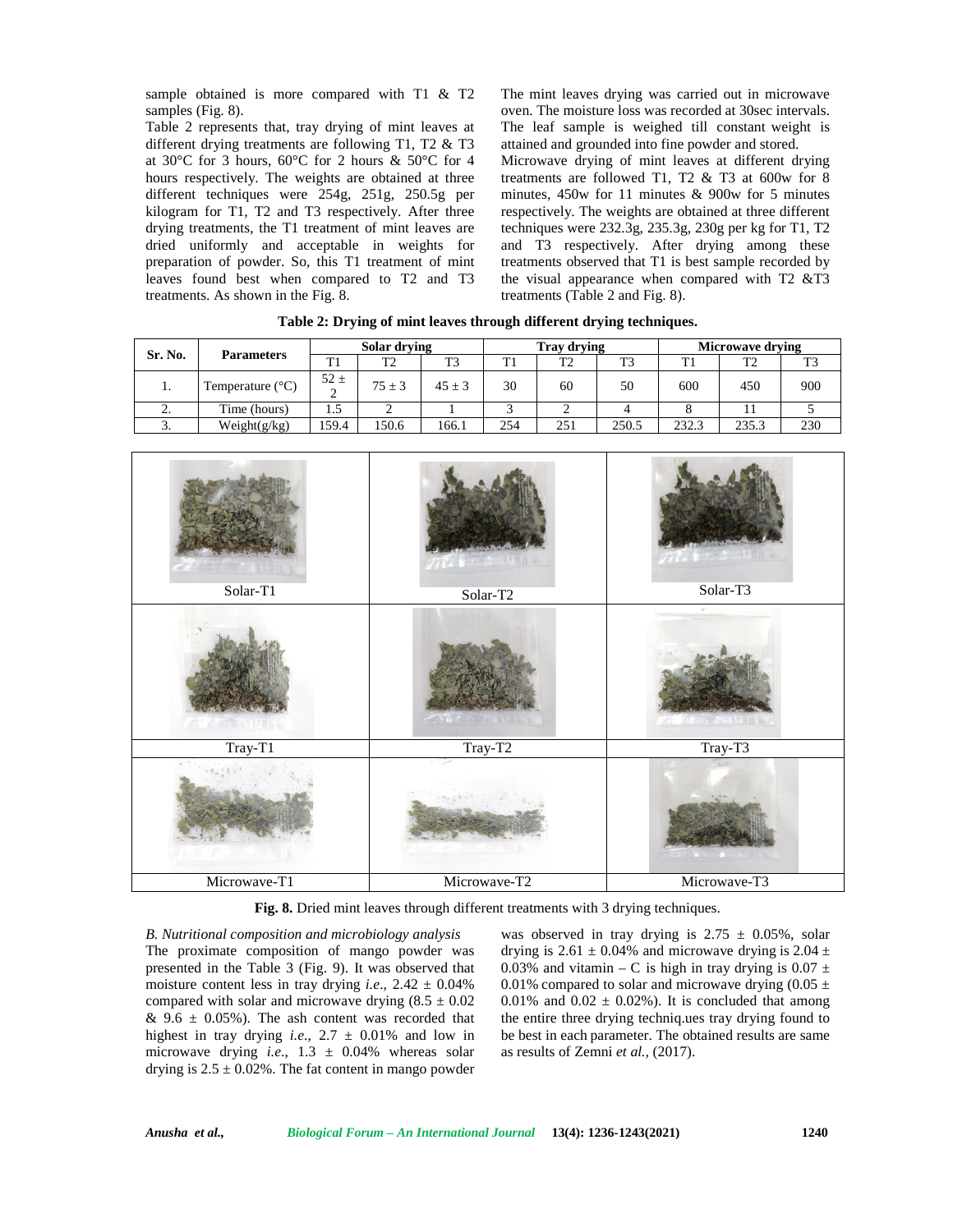**Table 3: Nutritional composition analysis of mango powder at different drying method.**

| Sr. No.  | <b>Parameters</b> | <b>Tray drying</b> | Solar drying  | <b>Microwave drying</b> |
|----------|-------------------|--------------------|---------------|-------------------------|
|          | Moisture $(\%)$   | $2.42 + 0.04$      | $8.5 + 0.02$  | $9.6 \pm 0.05$          |
| <u>.</u> | Ash $(\%)$        | $2.7 \pm 0.01$     | $2.5 + 0.02$  | $1.3 \pm 0.04$          |
| J.       | Fat $(\%)$        | $2.75 \pm 0.05$    | $2.61 + 0.04$ | $2.04 \pm 0.03$         |
| 4.       | Vitamin-C (%)     | $0.07 + 0.01$      | $0.05 + 0.01$ | $0.02 + 0.02$           |



**Fig. 9.** Proximate composition of mango powder.

The nutritional composition of mint leaves powder was recorded in the Table 4 and Fig. 10. It was showed that moisture content less in tray drying *i.e.*,  $3.2 \pm$ 0.05% compared with solar and microwave drying (6.3  $\pm$  0.21% and 8.4  $\pm$  0.01%). The ash content was observed that highest in tray drying *i.e.*,  $1.02 \pm 0.02$  % and low in microwave drying *i.e.*,  $0.68 \pm 0.04\%$  whereas solar drying is  $1.01 \pm 0.05\%$ . The fat content in mint leaves powder was observed in tray drying is  $0.31 \pm$ 0.05%, solar drying is  $0.25 \pm 0.01\%$  and microwave drying is  $0.15 \pm 0.02\%$ . And chlorophyll found tray drying is that  $0.0092 \pm 0.001\%$ , solar drying is  $0.0063 \pm$ 0.003% and microwave drying is  $0.0016 \pm 0.002\%$ . Carotenoids obtained high in tray drying  $0.0162 \pm$ 0.0021% compared with solar and microwave drying  $(0.0154 \pm 0.0022\% \text{ and } 0.0098 \pm 0.0034\%).$  It is concluded that among all these proximate analysis, tray drying found to be best in each parameter. The results are comparable with Raviteja *et al*., (2019).

**Table 4: Nutritional composition analysis of mint leaves powder at different drying method.**

| Sr. No.  | <b>Parameters</b> | Tray drying         | Solar drying        | Microwave drying    |
|----------|-------------------|---------------------|---------------------|---------------------|
|          | Moisture $(\%)$   | $3.2 \pm 0.05$      | $6.3 + 0.21$        | $8.4 + 0.01$        |
| <u>.</u> | Ash $(%)$         | $1.02 + 0.02$       | $1.01 + 0.05$       | $0.68 + 0.04$       |
| J.       | Fat $(% )$        | $0.31 + 0.05$       | $0.25 + 0.01$       | $0.15 + 0.02$       |
| 4.       | Chlorophyll (%)   | $0.0092 + 0.001$    | $0.0063 + 0.003$    | $0.0016 \pm 0.002$  |
| J.       | Carotenoids (%)   | $0.0162 \pm 0.0021$ | $0.0154 \pm 0.0022$ | $0.0098 \pm 0.0034$ |



**Fig. 10.** Proximate composition of mint leaves powder.

### *C. Microbial analysis*

Table 5 represents that, at  $10^{-3}$  dilution in tray dried sample TBC count is  $0.55 \times 10^6$  cfu, in the microwave dried sample TBC count is  $2.5 \times 10^6$  cfu at  $10^{-3}$  dilution and solar dried TBC count is  $2.63 \times 10^6$  cfu at  $10^{-3}$ dilution. Among these dilutions the total highest

bacterial count were found in solar drying followed by microwave drying and lowest bacterial count was found in tray drying of mango powder. So it is conformed that tray drying sample is best compared with solar and microwave drying.

*Anusha et al., Biological Forum – An International Journal* **13(4): 1236-1243(2021) 1241**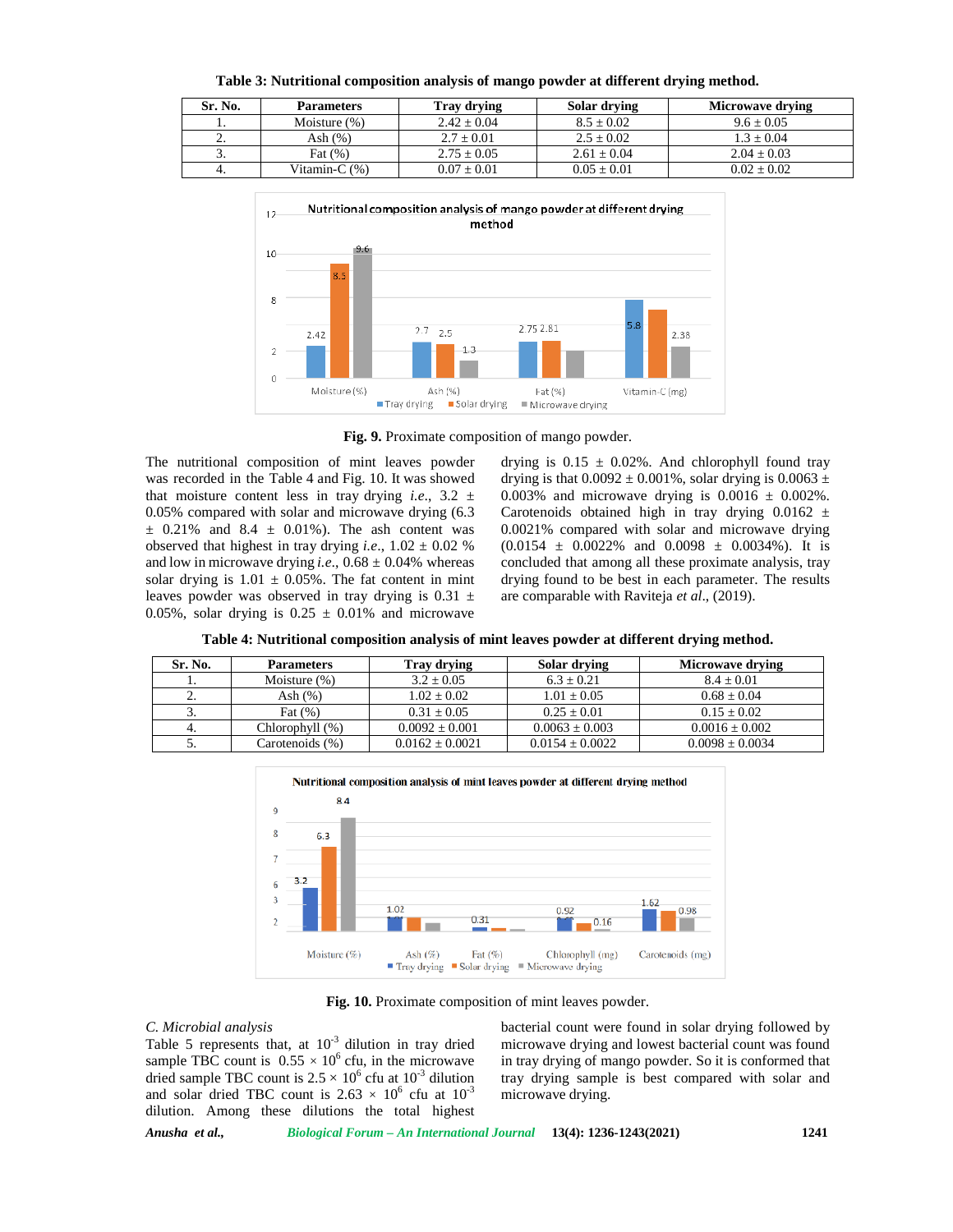In tray dried sample TFC count is  $1.1 \times 10^6$  cfu, in the microwave dried sample TFC count is  $2.1 \times 10^6$  cfu at  $10^{-3}$  dilution and solar dried TFC count is  $2.82 \times 10^{6}$  cfu at  $10^{-3}$  dilution. Among these dilutions the total highest fungal count were found in solar drying followed by microwave drying and lowest bacterial count was found in tray drying of mango powder. So it is conformed that tray drying sample is best compared with solar and microwave drying Venkanna *et al.,* (2019).

The Table 5 shows that, the test results in all dilution  $10^{-3}$  observed that, total bacterial count is  $0.82 \times 10^{6}$  cfu in tray dried sample, microwave dried sample is  $1.8 \times$  $10^6$  cfu and solar dried sample is  $2.10 \times 10^6$  cfu. Among these dilutions the total highest bacterial count were found in solar drying followed by microwave drying

and lowest bacterial count was found in tray drying of mint leaves powder. So it is conformed that tray drying sample is best compared with solar and microwave drying. The results are on par with results of Zemni *et al.*, (2017).

The test results in all dilutions of  $10^{-3}$  shows that, total fungal count is  $0.98 \times 10^6$  cfu in tray dried sample, microwave dried sample is  $1.63 \times 10^6$  cfu and solar dried sample is  $2.91 \times 10^6$  cfu. The total highest fungal count were found in solar drying followed by microwave drying and lowest fungal count was found in tray drying of mint leaves powder. So it is conformed that tray drying sample is best compared with solar and microwave drying represented in Table 5.

| Table 5: Microbial analysis of mango powder and Mint leaves powder. |  |
|---------------------------------------------------------------------|--|
|                                                                     |  |

| Sr. No.  |                  | Mango slice powder   |                      | Mint leaves powder   |                      |  |
|----------|------------------|----------------------|----------------------|----------------------|----------------------|--|
|          | Sample name      | $TBC$ (cfu/g)        | $TFC$ (cfu/g)        | $TBC$ (cfu/g)        | $TFC$ (cfu/g)        |  |
| . .      | Tray drying      | $0.55 \times 10^{6}$ | $1 \times 10^6$      | $0.82 \times 10^{6}$ | $0.98 \times 10^{6}$ |  |
| <u>.</u> | Microwave drying | $2.5 \times 10^{6}$  | $2.1 \times 10^{6}$  | $1.8 \times 10^{6}$  | $1.63 \times 10^{6}$ |  |
| J.       | Solar drving     | $2.63 \times 10^{6}$ | $2.82 \times 10^{6}$ | $2.10 \times 10^{6}$ | $2.91 \times 10^{6}$ |  |

## **CONCLUSION**

• In terms of nutritional information, visual appearance, shelf life studies, the tray drying is found best results in both mango and mint leaves powders fallowed by solar drying technique.

• In microbial study of mango powder the total highest bacterial count were found in solar drying followed by microwave drying and lowest bacterial count was found in tray drying of mango powder. So it is conformed that tray drying sample is best compared with solar and microwavedrying.

• In microbial analysis of mango powder the total highest fungal count were found in solar drying followed by microwave drying and lowest bacterial count was found in tray drying of mango powder. So it is conformed that tray drying sample is best compared with solar and microwavedrying.

• The total highest bacterial count were found in solar drying followed by microwave drying and lowest bacterial count was found in tray drying of mint leaves powder in microbial analysis of mint leaves powder. So based the test results it is conformed that tray drying sample is best compared with solar and microwave drying.

• The test results showed that total highest fungal count were found in solar drying followed by microwave drying and lowest fungal count was found in tray drying of mint leaves powder. So it is conformed that tray drying sample is best compared with solar and microwave drying.

• In case of both mango and mint leaves, the cost of production was less for microwave drying compared two tray and solar drying, it may be due to lesser time required for the microwave drying.

• Though the cost of production of best for microwave drying. The nutritional information, microbial analysis results were best in tray drying. So it is concluded that tray drying technique is suitable for preparation of powders in case of both mango and mint leaves.

## **FUTURE SCOPE**

The research work can continue by drying fruits with Freeze drying technique.

**Acknowledgements.** All the authors are express deep sense of gratitude and feel privileged to thank College of Food Science and Technology, Professor Jayashankar Telangana State Agricultural University.

**Conflict of Interest.** None.

# **REFERENCES**

- Adegoke, G. (2004). Understanding Food Microbiology (ed.). *alleluia ventures Ltd*.
- AOAC (2005). Official Methods of analysis. *Association of Official Analytical Chemists*.
- Caliskan, G., Ergün, K. and Dirim, N. S. (2015). Freeze Drying of Kiwi (Actinidia deliciosa) Puree and the Powder Properties. *Italian Journal of Food Science*, *27*: 385-396.
- Hasanuzzaman, M., Kamruzzaman, M., Islam, M. M., Khanom, S. A. A., Rahman, M. M., Lisa, L. A., and Paul, D. K. (2014). A study on tomato candy prepared by dehydration technique using different sugar solutions. *Food and Nutrition Sciences*.
- Jinapong, N., Suphantharika, M. and Jamnong, P. (2008). Production of instant soymilk powders by ultrafiltration spray drying and fluidized bed agglomeration. *Journal of Food Engineering*, *84*: 194- 205.
- Kumar, A., Kumar, V., Khan, K. and Kumar, A. (2017). Experimental Investigation on Drying of MintLeaves (*M. pulegium*) in Solar Tunnel Dryer*. International Journal Applied Biosciences*, *5*(2): 682-689.
- Norhadi, N., Akhir, M. A., Roslina, R. N. and Mulana, F. (2020). Drying kinetics of mango fruit using tray and oven dryer. *Malaysian Journal of Chemical Engineering and Technology, 3*(2): 51-59.
- Okos, R. M., Narsimhan, G., Singh, R. K. and Weitnauer, A. C. (1992). Food Dehydration*. Handbook of Food Engineering* (New York). 437-562.
- Park, K. J., Vohnikova, Z. and Brod, F. P. R. (2002). Evaluation of drying parameters and desorption